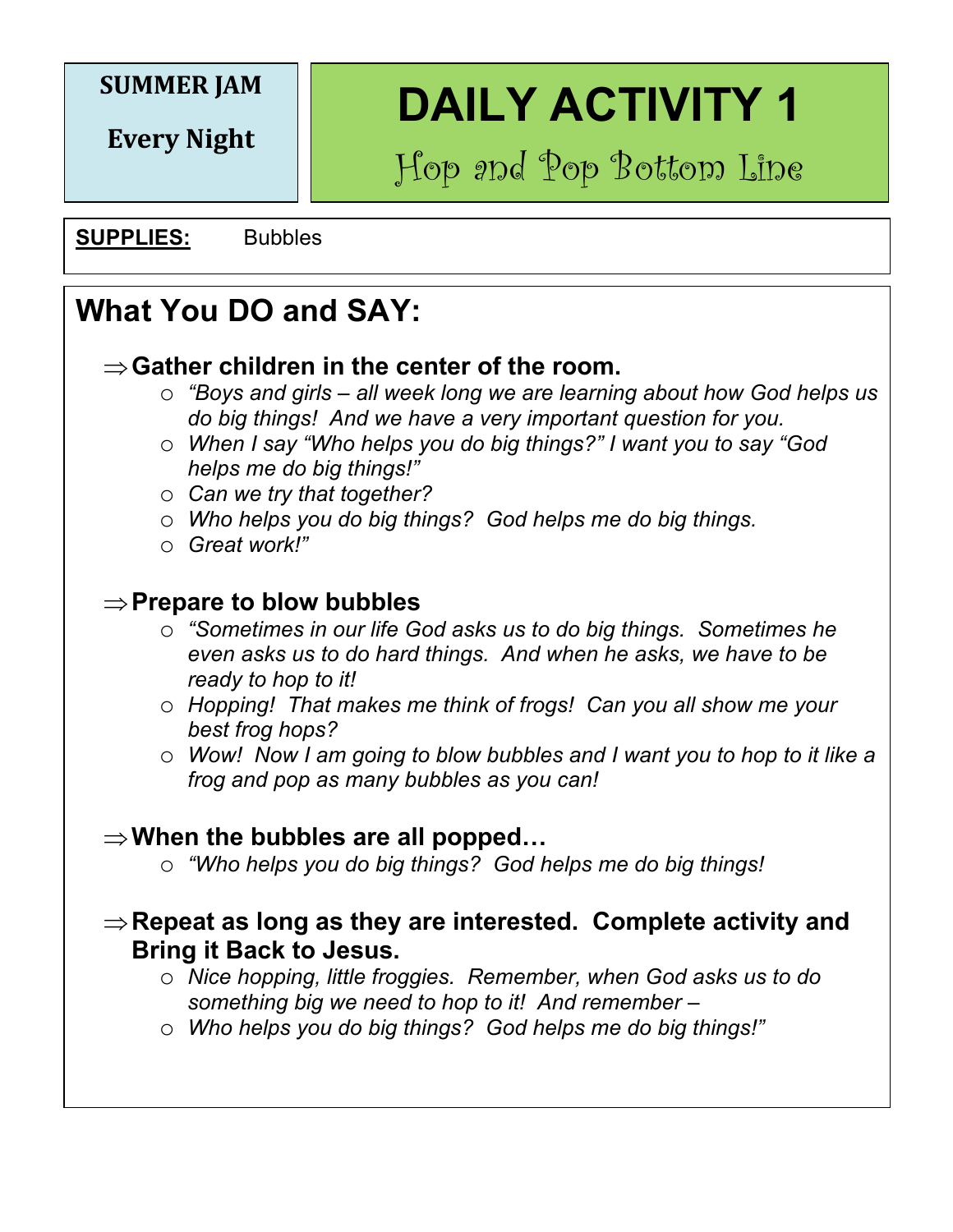## **SUMMER JAM**

**Every Night**

**DAILY ACTIVITY 2**

Parachute Memory Verse

**SUPPLIES:** Parachute, miniature frogs

# **What You DO and SAY:**

- $\Rightarrow$  **Ask children to stand around the parachute with you and guide them to each pick up a section of the parachute.** 
	- o *"Alright everybody, it's time to hop to it!! Today we learned that when God asks us to do something big, we better hop to it!*
	- o *I brought some hoppy little friends with me to help! I am going to toss them onto the parachute and I need your help to make them Hop to it!"*

#### $\Rightarrow$  **Toss frogs onto the parachute Invite children to shake their arms so that the parachute moves very fast.**

o *"HOP TO IT!!"*

## $\Rightarrow$  **When the frogs have all popped out of the parachute...**

- **o** *"Everybody drop the parachute and help me find our froggy friends! Put them back on the parachute – hey! This could be their lily pad!*
	- o *Now that we've found all our friends let's try our memory verse together.*

o We have *(cross arms in front of you, fists pumped)* the LORD our God *(one hand on hip, the other pointing to the sky)* to help us *(both hands on hips), 2 Chronicles 32:8." (Open hands like a book.)* 

o *Now get ready…"HOP TO IT!"*

#### $\Rightarrow$  **Repeat as long as kids are interested.**

#### $\Rightarrow$  Finish up the activity and Bring it Back to Jesus.

- o *"Those little guys are sure good at hopping to it! We can be too! When God asks us to do big things we can Hop to It! Let's say our memory verse one more time.*
- o We have *(cross arms in front of you, fists pumped)* the LORD our God *(one hand on hip, the other pointing to the sky)* to help us *(both hands on hips)*, 2 Chronicles 32:8." *(Open hands like a book.)*